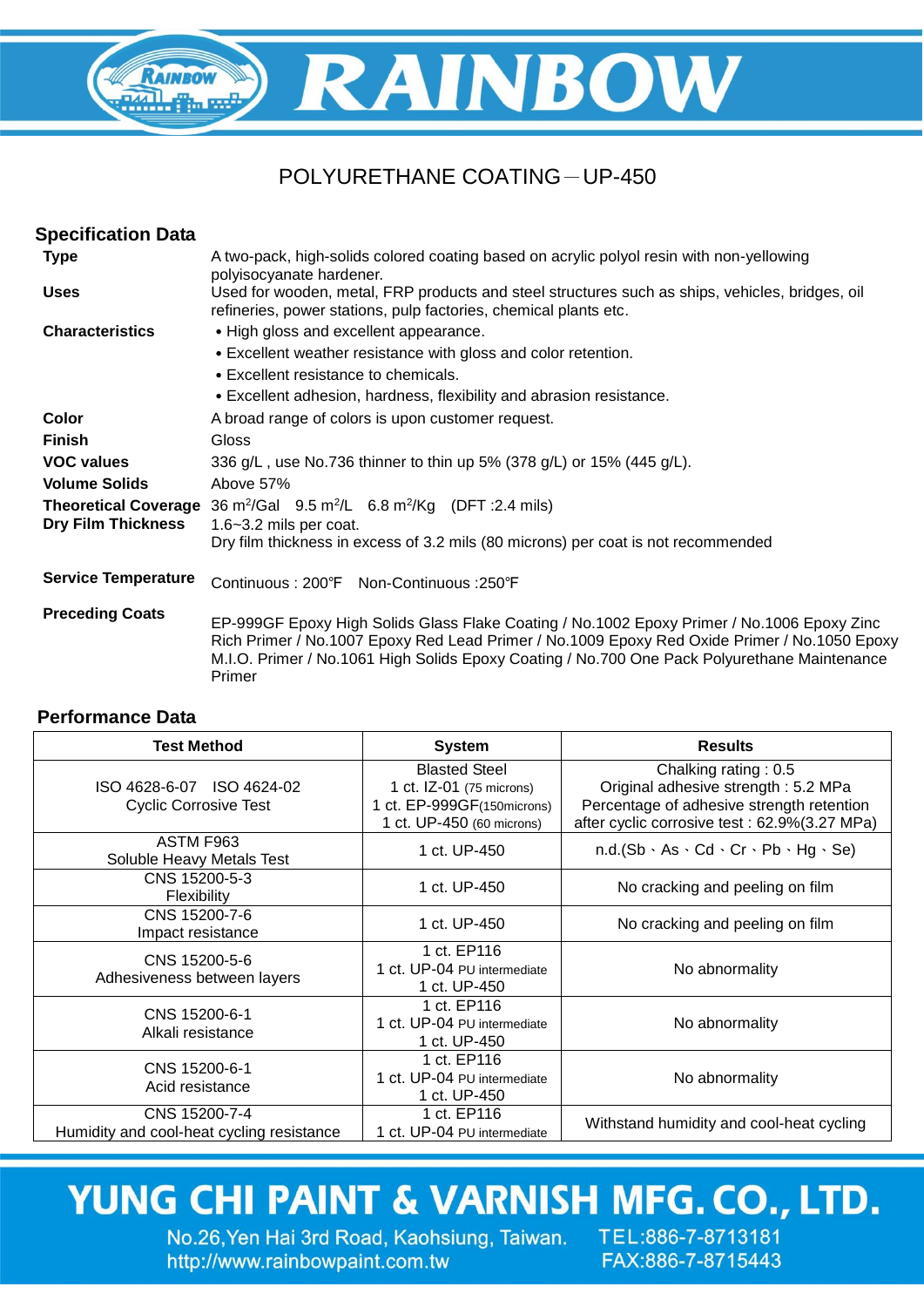

#### 1 ct. UP-450

CNS 15200-7-6 Accelerated weather resistance

1 ct. EP116 1 ct. UP-04 PU intermediate 1 ct. UP-450

Withstand accelerated weather resistance test of 500hrs. Appearance : No blistering、 cracking and peeling on film. Color difference: Not larger than reference sample. Chalking grade: 0 Gloss retaining ratio(%): 87

Test reports and additional data available upon written request.

#### **Certification**

- ˙Norsok M-501-04 : Report number KV-12-08801XA-1 ( SGS Taiwan Ltd. )
- ˙CNS15665 K2247(2013) : Report number 140826373-1 (Taiwan Paint Industry Association)

#### **Application Instruction**

- ˙Surface preparation
- General Remove dirt, dust, oil and all other contaminants that could interfere with adhesion of the coating. Surfaces must be clean and dry. Moisture, grease, sludge, dust, corrosive salt must be thoroughly cleaned from substrate.

#### **Primed Surfaces** UP-450 should always be applied over a recommended anti-corrosive coating scheme. The primer surface should be dry and free from all contamination and UP-450 must be applied within the overcoating intervals specified (consult the relevant product data sheet).

**Areas of Breakdown and**  Blasting or SSPC-SP11, Power Tool Cleaning) and patch primed prior to the application of UP-450. **Damage** It should be prepared to the specified standard (Sa2 1/2 (ISO 8501-1:2007) or SSPC-SP6, Abrasive

˙Mixing & Thinning

| Mixing              | Mix base and hardener according to the mixing ratio and stir thoroughly. |
|---------------------|--------------------------------------------------------------------------|
| <b>Thinning</b>     | Use PU Thinner (No.736) to thin up 5~15%.                                |
| <b>Mixing Ratio</b> | Base: Hardener = $88:12$ (by weight)                                     |
| <b>Pot life</b>     | 3 hours at 25°C (mixture, 77°F)                                          |

#### ˙Equipment

| <b>Spray</b><br><b>Application</b> | Avoid applying the paint in rainy or humid weather (the moisture above 85% RH), otherwise the<br>adhesion will be affected by moisture of substrate and the paint film will be loss its gloss. All<br>equipment must be cleaned immediately after use. When overcoating interval is exceeded, paint<br>surface must be roughened to insure adhesion. Hardener cover must be tightly closed to avoid<br>reaction with moisture in air to form bubbles and gelation. |
|------------------------------------|--------------------------------------------------------------------------------------------------------------------------------------------------------------------------------------------------------------------------------------------------------------------------------------------------------------------------------------------------------------------------------------------------------------------------------------------------------------------|
| <b>Airless</b><br><b>Spray</b>     | Pump ratio 30:1 or greater<br>Tip size: 0.015"~ 0.019"<br>Output PSI: 2100~2500                                                                                                                                                                                                                                                                                                                                                                                    |
| <b>Brush</b>                       | Application by brush is applicable. For special condition please consult with product manufacturer.                                                                                                                                                                                                                                                                                                                                                                |
| <b>Roller</b>                      | Application by brush is applicable. For special condition please consult with product manufacturer.                                                                                                                                                                                                                                                                                                                                                                |

## YUNG CHI PAINT & VARNISH MFG. CO., LTD.

No.26, Yen Hai 3rd Road, Kaohsiung, Taiwan. TEL:886-7-8713181 http://www.rainbowpaint.com.tw

FAX:886-7-8715443